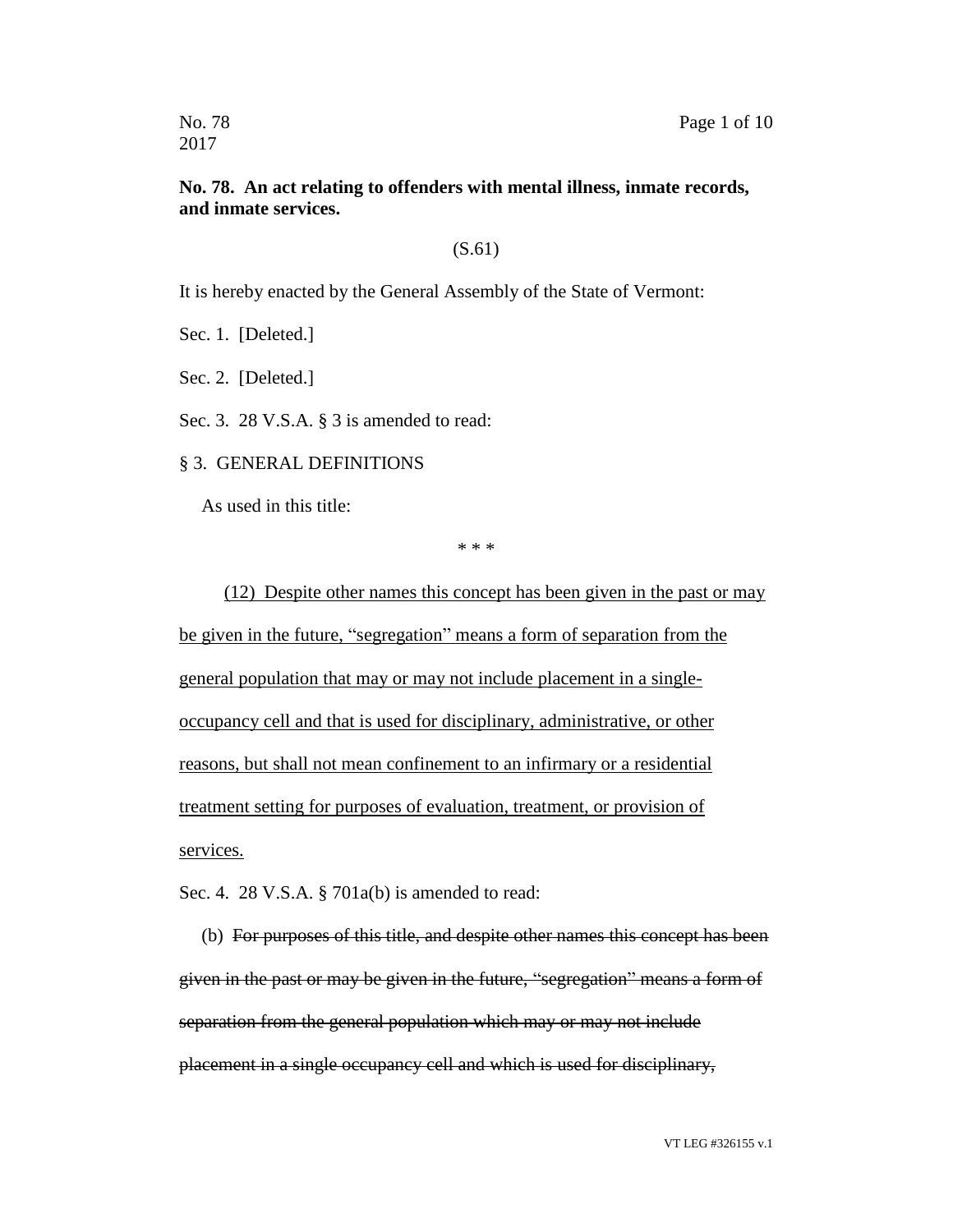administrative, or other reasons As used in this section, "segregation" shall have the same meaning as in subdivision 3(12) of this title.

Sec. 5. 28 V.S.A. § 907 is amended to read:

## § 907. MENTAL HEALTH SERVICE FOR INMATES; POWERS AND

### RESPONSIBILITIES OF COMMISSIONER

The Commissioner shall administer a program of trauma-informed mental health services which that shall be available to all inmates and shall provide adequate staff to support the program. The program shall provide the following services:

(1)(A) Within 24 hours of admittance to a correctional facility, all inmates shall be screened for any signs of mental illness, mental condition  $\Theta$ . psychiatric disability or disorder, or serious functional impairment. If as a result of the screening it is determined that the inmate is receiving services under the developmental disabilities home and community based communitybased services waiver or is currently receiving community rehabilitation and treatment services, he or she will automatically be designated as having a serious functional impairment.

(B) Every inmate who is identified as a result of screening by a mental health professional as requiring inpatient evaluation, treatment, or services shall, within 24 hours of the screening, be referred for such treatment, evaluation, or services in a setting appropriate to the clinical needs of the inmate.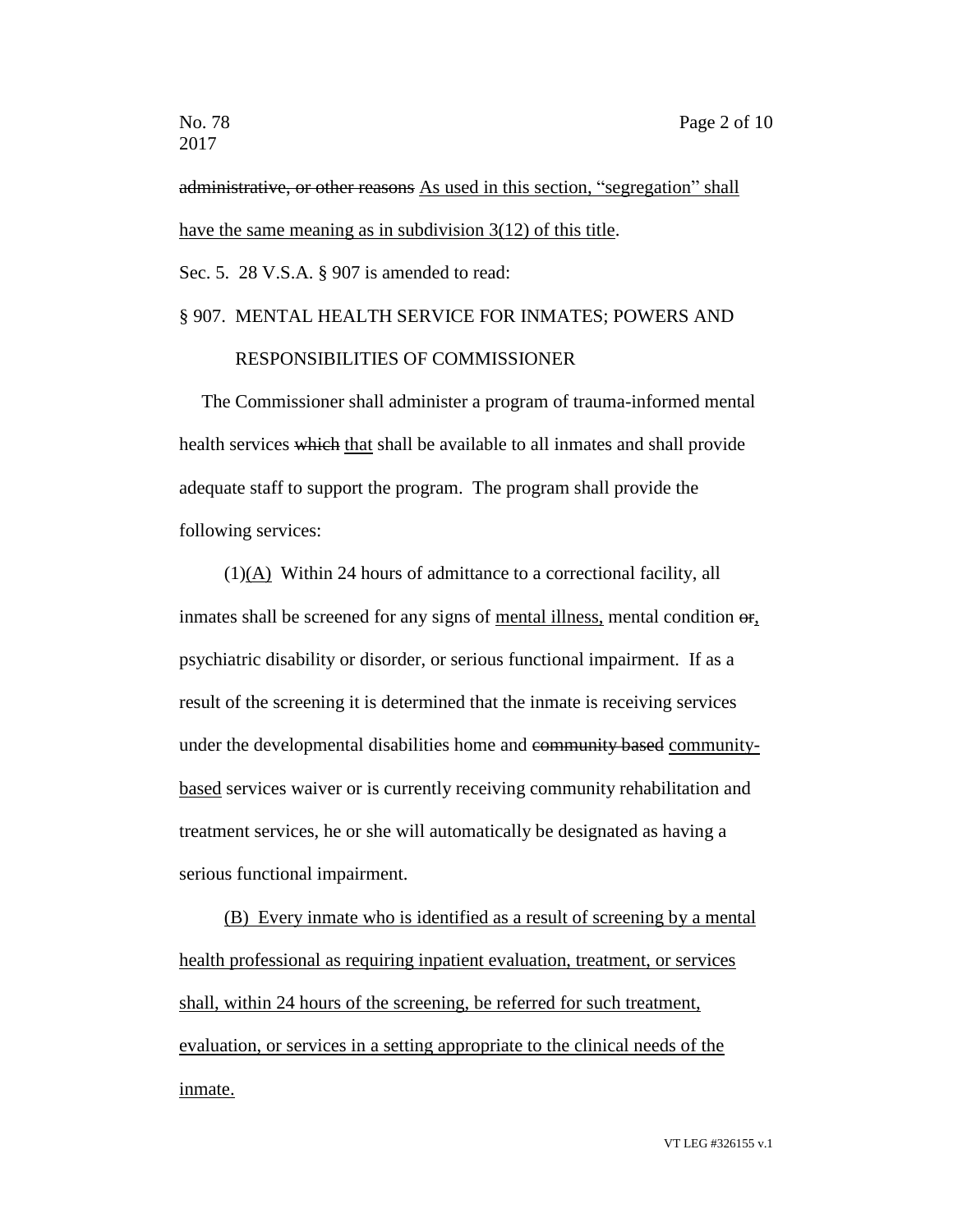\* \* \*

#### Sec. 6. 28 V.S.A. § 907 is amended to read:

# § 907. MENTAL HEALTH SERVICE FOR INMATES; POWERS AND RESPONSIBILITIES OF COMMISSIONER

\* \* \*

(1)(A) Within 24 hours of admittance to a correctional facility, all inmates shall be screened for any signs of mental illness, mental condition or, psychiatric disability or disorder, or serious functional impairment. If as a result of the screening it is determined that the inmate is receiving services under the developmental disabilities home and community-based services waiver or is currently receiving community rehabilitation and treatment services, he or she will automatically be designated as having a serious functional impairment.

(B) Every inmate who is identified as a result of screening by a mental health professional as requiring inpatient evaluation, treatment, or services shall, within 24 48 hours of the screening, be referred for provided with such treatment, evaluation, or services in a setting appropriate to the clinical needs of the inmate.

\* \* \*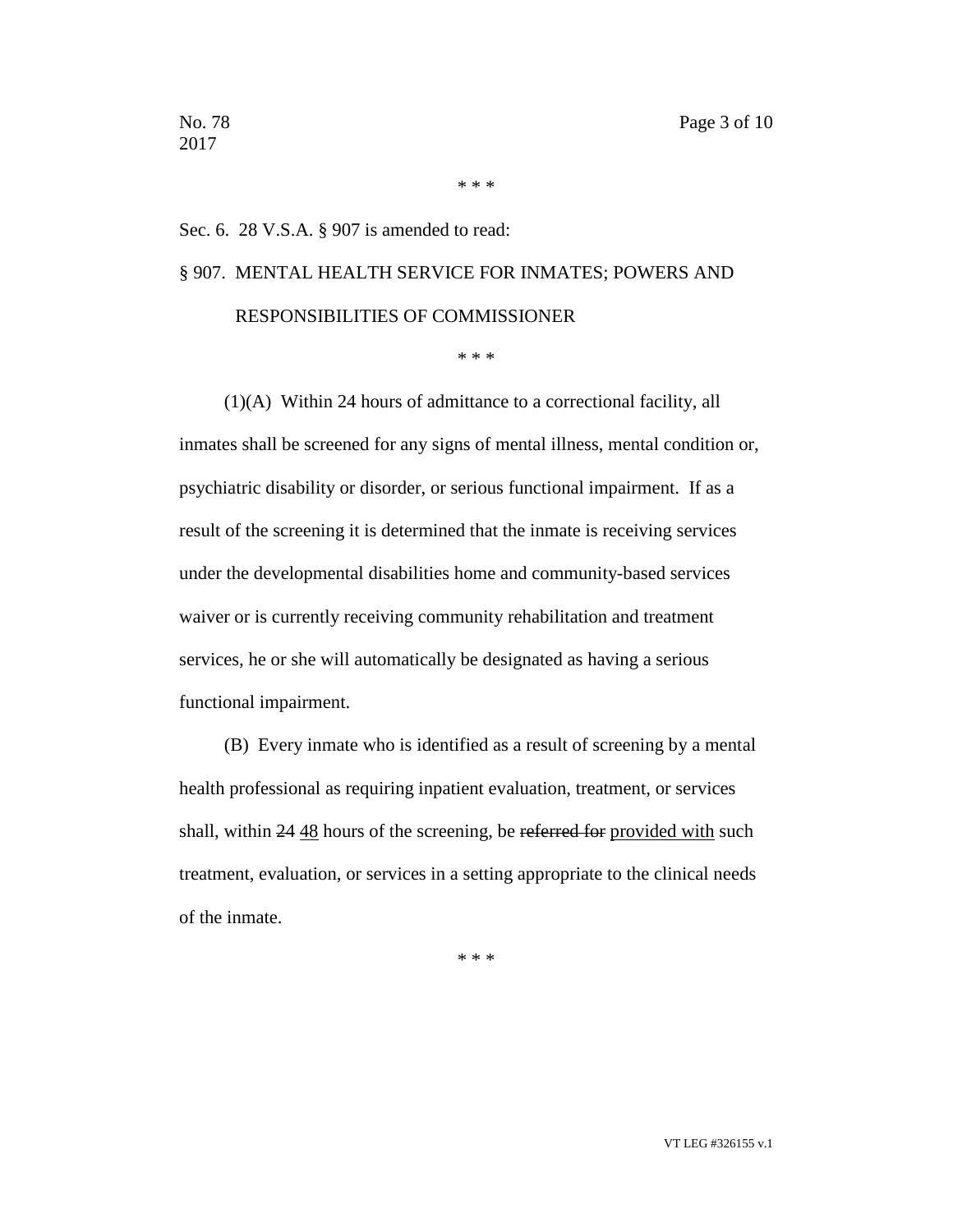# Sec. 7. AGENCY OF HUMAN SERVICES; REPORT TO STANDING **COMMITTEES**

On or before January 18, 2018, the Secretary of Human Services shall report to the House and Senate Committees on Judiciary, the House Committees on Corrections and Institutions and on Health Care, and the Senate Committee on Health and Welfare on how best to provide mental health treatment and services to inmates and detainees housed in a correctional facility, including recommendations on whether those services should be provided by a classified State employee working within the Agency of Human Services, by designated agencies, or by other professionals contracted for professional mental health care services within the Department. Sec. 8. LEGISLATIVE INTENT; DEPARTMENT OF CORRECTIONS;

### USE OF SEGREGATION

It is the intent of the General Assembly that the Department of Corrections continue to house inmates in the least restrictive setting necessary to ensure their own safety as well as the safety of staff and other inmates, and to use segregation only in instances when it serves a specific disciplinary or administrative purpose, pursuant to 28 V.S.A. § 3, and to ensure that inmates designated as seriously functionally impaired or inmates with a serious mental illness receive the support and rehabilitative services they need.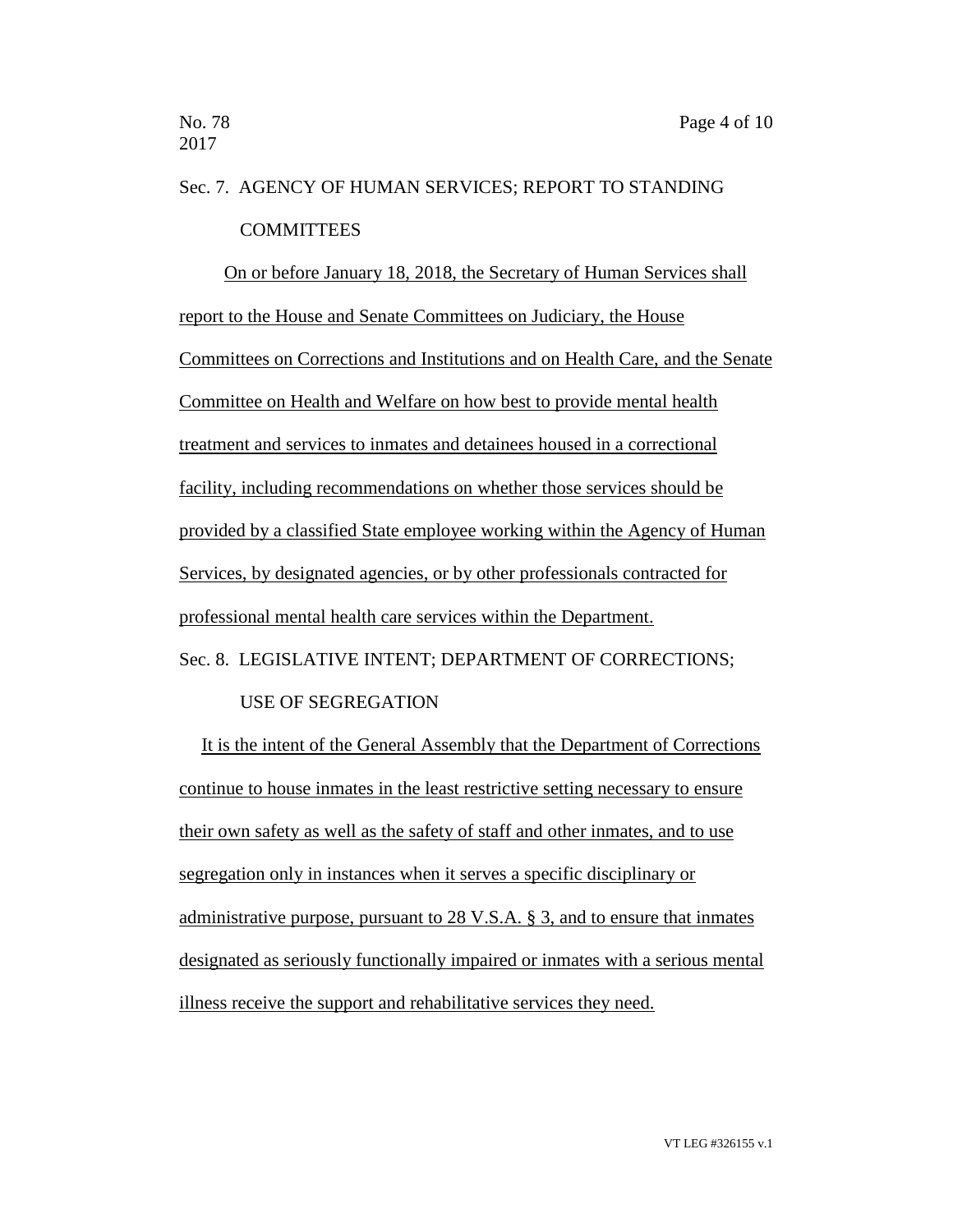# Sec. 9. DEPARTMENT OF CORRECTIONS; DEPARTMENT OF MENTAL HEALTH; FORENSIC MENTAL HEALTH CENTER; MEMORANDUM OF UNDERSTANDING FOR MENTAL HEALTH SERVICES; REPORTS

(a)(1) On or before July 1, 2017, the Department of Corrections shall, jointly with the Department of Mental Health, execute a memorandum of understanding regarding mental health services for inmates prior to the establishment of a forensic mental health center as required by subdivision (c) of this section. The memorandum of understanding shall:

(A) establish that when an inmate is identified by the Department of Corrections as requiring a level of care that cannot be adequately provided by the Department of Corrections, then the Department of Mental Health and the Department of Corrections will work together to determine how to augment the inmate's existing treatment plan until the augmented treatment plan is no longer clinically necessary; and

(B) formally outline the role of the Department of Mental Health Care Management Team in facilitating the clinical placement of inmates coming into the custody of the Commissioner of Mental Health pursuant to Title 13 or Title 18 and inmates voluntarily seeking hospitalization who meet inpatient criteria.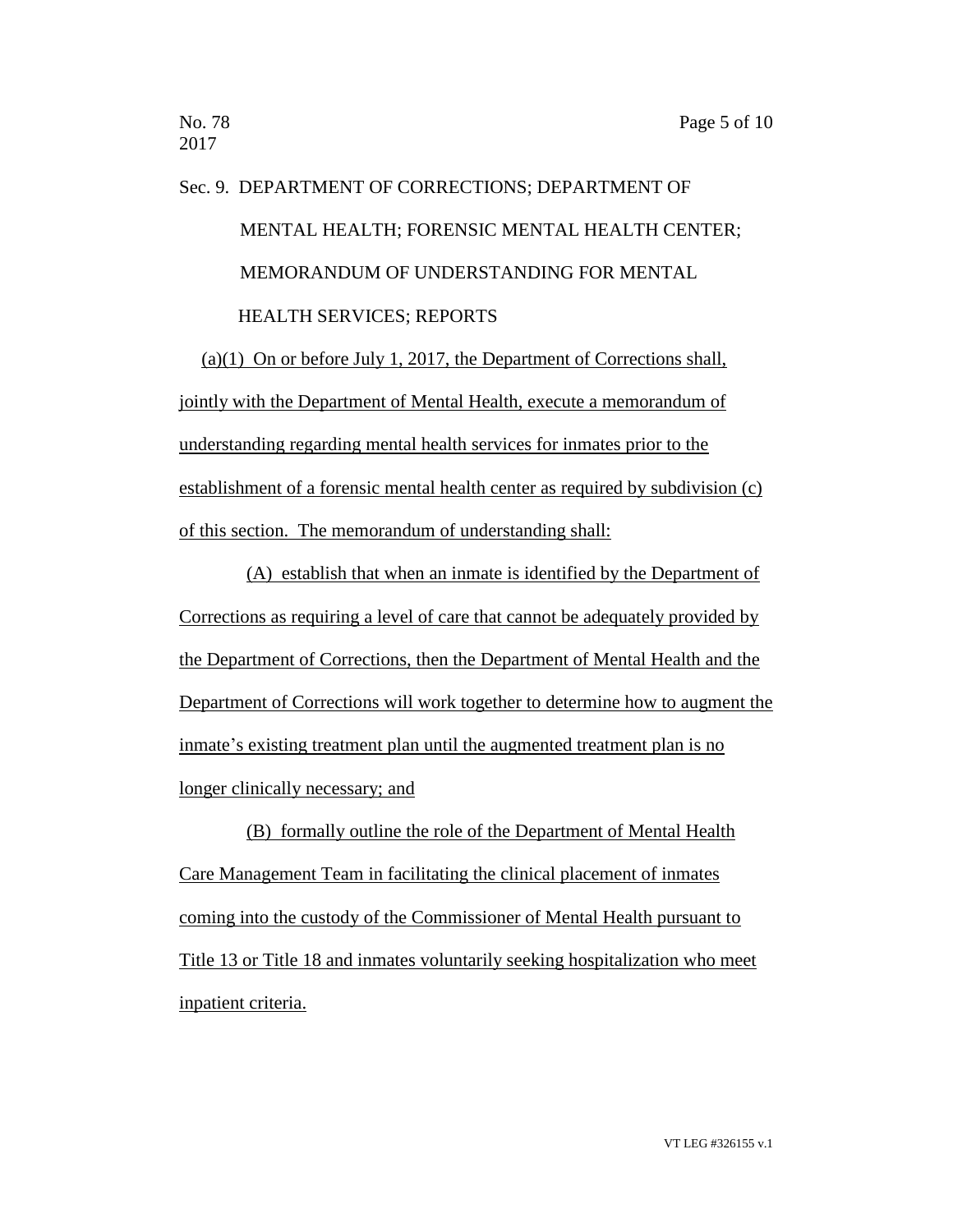(2) On or before July 1, 2017, the Departments shall jointly report on the memorandum of understanding to the Joint Legislative Justice Oversight Committee.

(b) On or before January 18, 2018, the Department of Corrections shall, in consultation with the Department of Mental Health and the designated agencies, and in accordance with the principles set forth in 18 V.S.A. § 7251, develop a plan to create or establish access to a forensic mental health center pursuant to subsection (c) of this section. On or before January 18, 2018, the Departments shall jointly report on the plan to the House and Senate Committees on Judiciary, the House Committee on Corrections and Institutions, the House Committee on Health Care, and the Senate Committee on Health and Welfare.

(c) On or before July 1, 2019, pursuant to the plan set forth in subsection (b) of this section, a forensic mental health center shall be available to provide comprehensive assessment, evaluation, and treatment for detainees and inmates with mental illness, while preventing inappropriate segregation. Sec. 10. 2016 Acts and Resolves No. 137, Sec. 7 is amended to read:

Sec. 7. EFFECTIVE DATE; TRANSITION PROVISION

(a) This act shall take effect on passage.

(b) Except as provided in subsection (c) of this section, the Commissioner of Corrections may only release or permit inspection of offender or inmate records in reliance upon an exception to the confidentiality of offender and

VT LEG #326155 v.1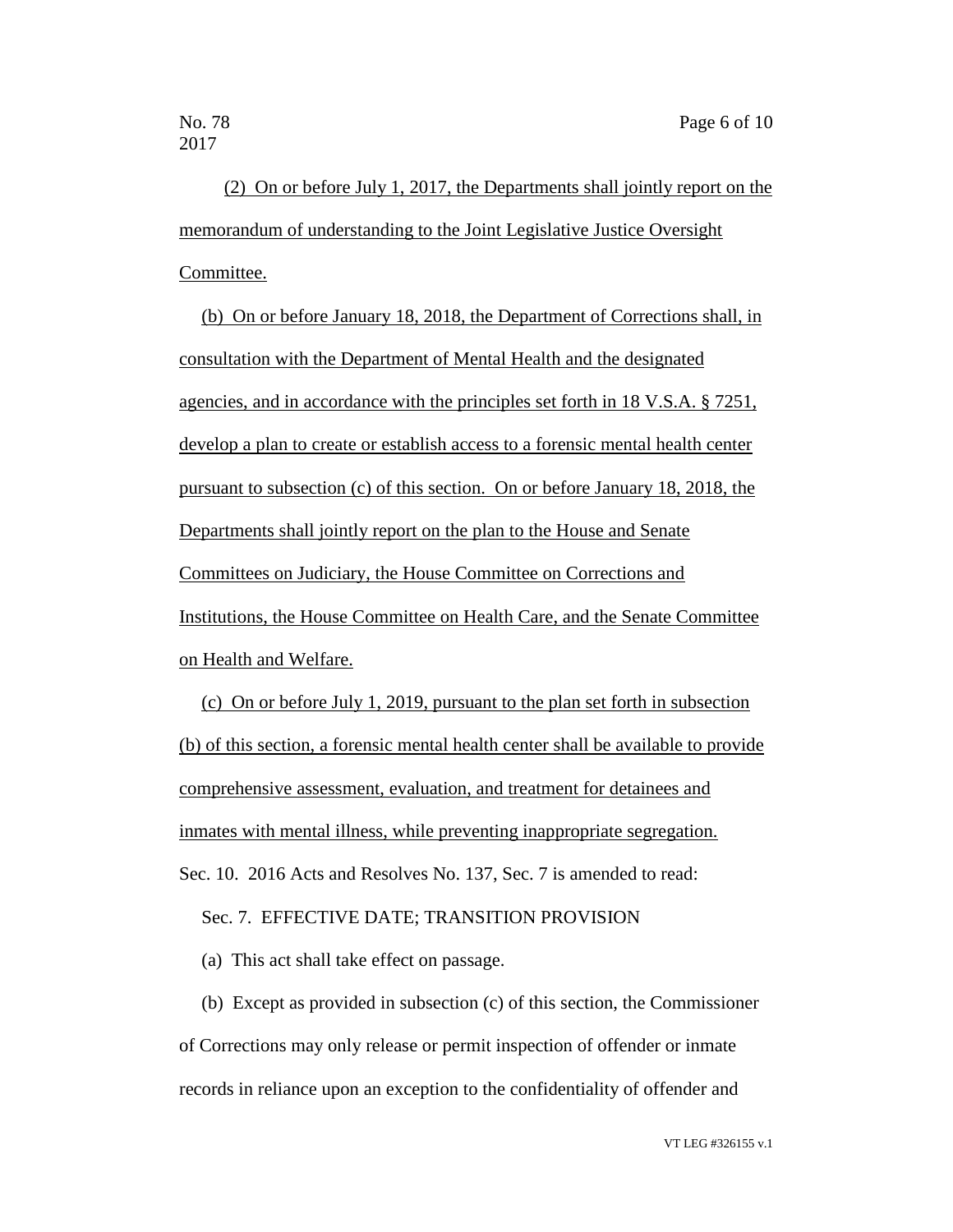# 2017

inmate records if the exception is created by law, including an exception created by rule adopted in accordance with the Administrative Procedure Act under the mandate in Sec. 5, 28 V.S.A. § 107(b)(5).

(c) The Department of Corrections may rely upon exceptions to the confidentiality of offender and inmate files under directives adopted by the Department prior to the effective date of this act until the Commissioner adopts rules pursuant to the rulemaking mandates of Sec. 5, 28 V.S.A. § 107(a) and (b)(5). On or before September 1, 2016, the Commissioner shall prefile rules with the Interagency Committee on Administrative Rules in accordance with these mandates. The Commissioner shall update the Joint Legislative Justice Oversight Committee on the status of its efforts to adopt the rules at the Oversight Committee's first meeting on or after September 1, 2016.

(d)(1) On August 30, 2016, to implement the rulemaking requirements of 28 V.S.A. § 107, the Commissioner prefiled a proposed rule entitled "inmate/offender records and access to information" with the Interagency Committee on Administrative Rules. The Commissioner filed the proposed rule, as corrected, with the Secretary of State on October 13, 2016 and the final proposed rule, as revised, with the Legislative Committee on Administrative Rules (LCAR) on January 31, 2017. After reviewing and receiving testimony on the final proposed rule, as revised, the House Committee on Corrections and Institutions found that it was not consistent with legislative intent because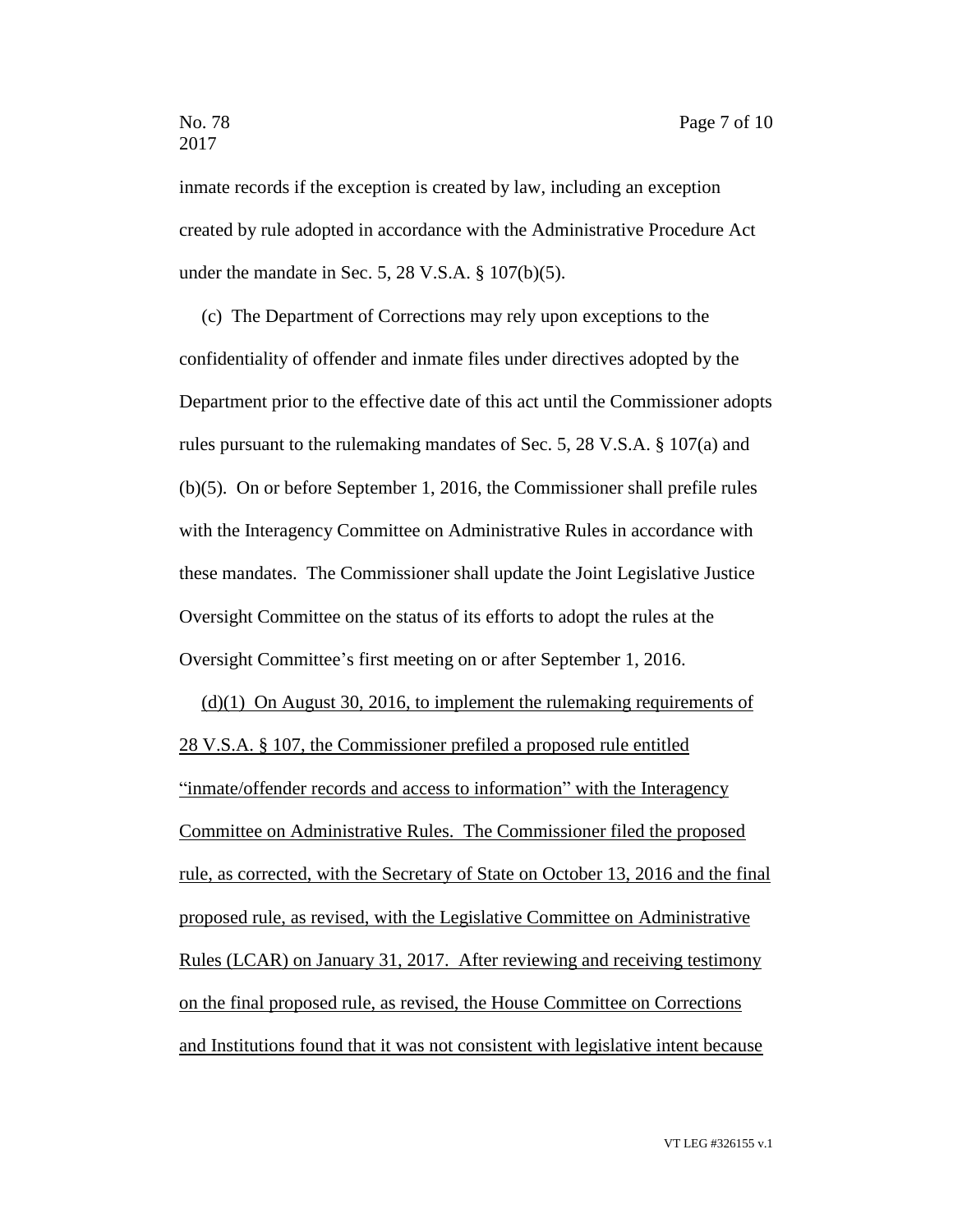the rule would potentially cause significant costs and disruptions to the Department.

(2) The Commissioner shall:

(A) withdraw the proposed final rule filed with LCAR on January 31, 2017; and

(B) redraft the proposed rule so that it reflects legislative intent as described in subsection (e) of this section.

(3) The Department of Corrections may continue to rely upon exceptions to the confidentiality of offender and inmate files under directives adopted by the Department prior to May 26, 2016 until the Commissioner adopts final rules as required under 28 V.S.A. § 107.

(e) The General Assembly intends that, in either of the following situations, 28 V.S.A. § 107 shall be interpreted not to require the Department to provide an inmate or offender a copy of records:

(1) Previously provided by the Department to the inmate or offender, if the inmate or offender has custody of or the right to access the copy.

(2) If the inmate or offender is responsible for the loss or destruction of a previously provided copy. In the case of such loss or destruction, the inmate or offender may—subject to the limitations of 28 V.S.A. § 107—be entitled to a replacement copy, but the Department may charge him or her for the replacement copy in accordance with law.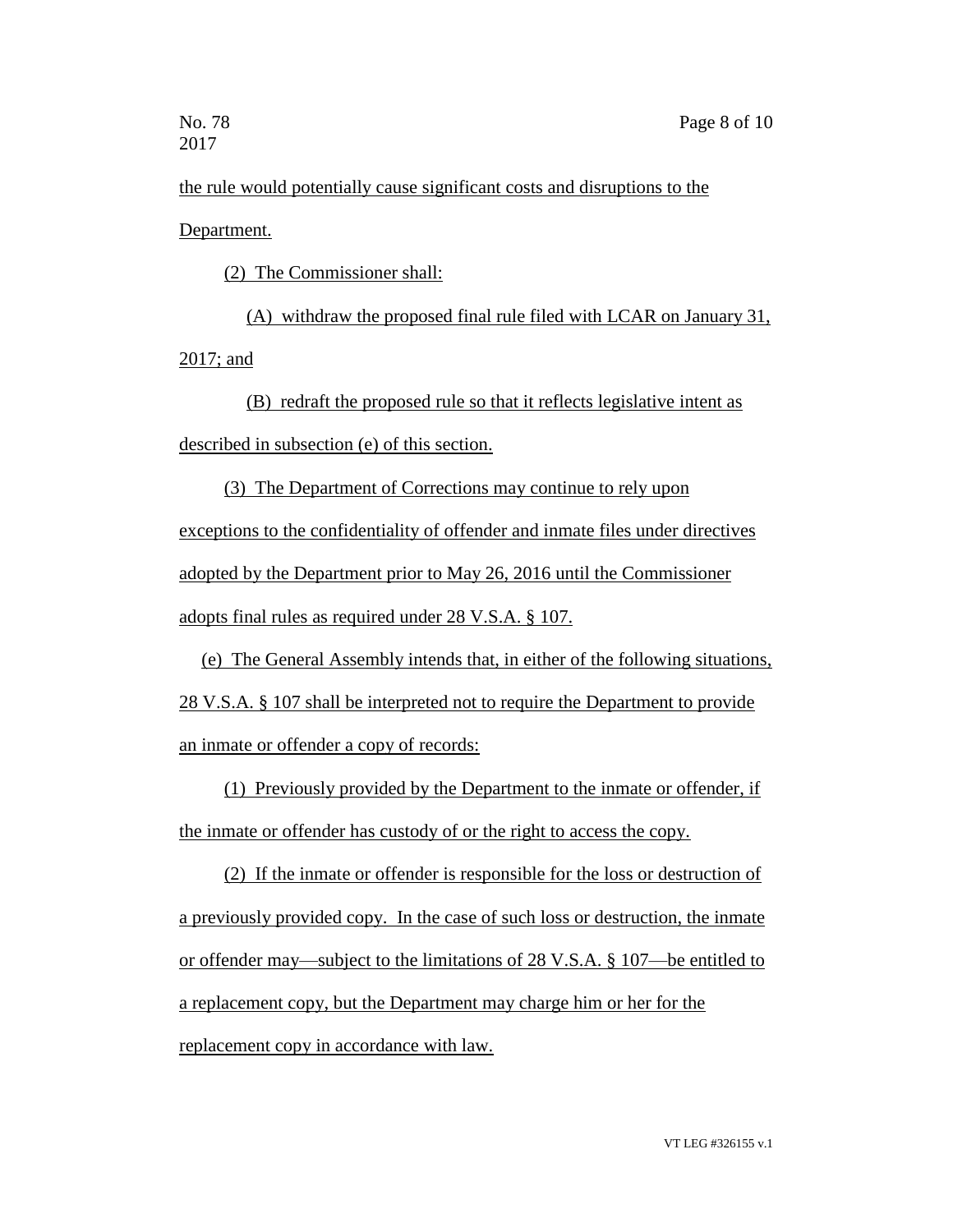(f) On or before October 1, 2017, the Commissioner shall:

(1) develop a plan to implement and use modern records management technology and practices in order to minimize the costs of reviewing, redacting, and furnishing such records in accordance with law; and

(2) send to the members of the House Committee on Corrections and Institutions and of the Senate Committee on Institutions a copy of the plan required under subdivision (1) of this subsection, and a written report that:

(A) summarizes the status of the Department's efforts to redraft the rules as required under subsection (d) of this section; and

(B) outlines the implementation steps, expected benefits and costs to the State of Vermont, and time line associated with transitioning to digital delivery of inmate and offender records.

(g) On or before January 15, 2018, the Commissioner shall submit a copy of the redrafted rules to the House Committee on Corrections and Institutions and to the Senate Committee on Institutions. On or before July 1, 2018, the Commissioner shall prefile the redrafted rules, as may be revised, with the Interagency Committee on Administrative Rules.

Sec. 11. JOINT LEGISLATIVE JUSTICE OVERSIGHT COMMITTEE;

SUBSTANCE ABUSE RECOVERY SERVICES AT

### CORRECTIONAL FACILITIES

During the 2017 legislative interim, the Joint Legislative Justice Oversight Committee shall evaluate approaches to substance abuse recovery services in